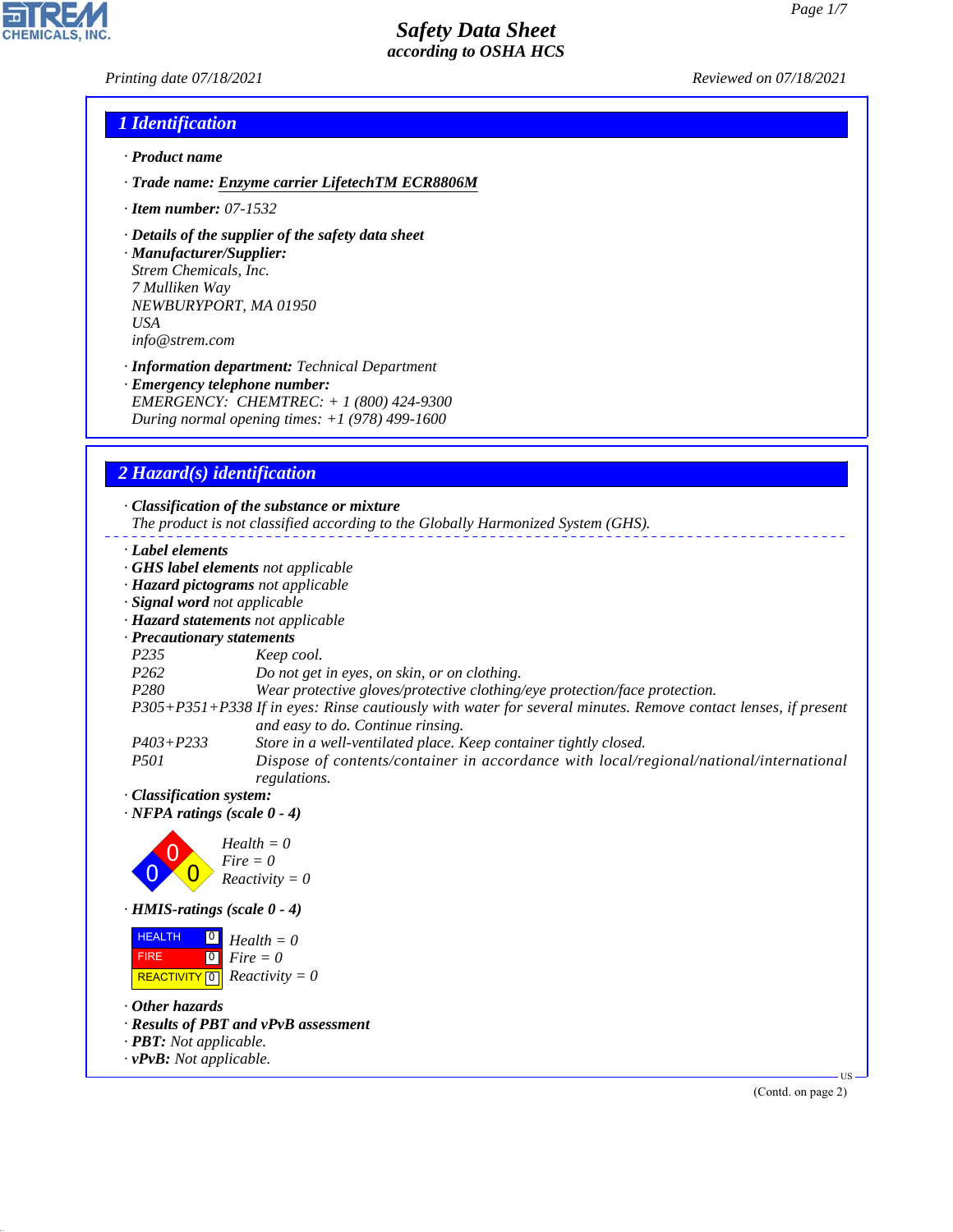*Printing date 07/18/2021 Reviewed on 07/18/2021*

*Trade name: Enzyme carrier LifetechTM ECR8806M*

(Contd. of page 1)

### *3 Composition/information on ingredients*

- *· Chemical characterization: Mixtures*
- *· Description: Mixture of the substances listed below with nonhazardous additions.*
- *· Dangerous components: not applicable*

### *4 First-aid measures*

- *· Description of first aid measures*
- *· General information: No special measures required.*
- *· After inhalation: Supply fresh air; consult doctor in case of complaints.*
- *· After skin contact: Generally the product does not irritate the skin.*
- *· After eye contact: Rinse opened eye for several minutes under running water. Then consult a doctor.*
- *· After swallowing: If symptoms persist consult doctor.*
- *· Information for doctor:*
- *· Most important symptoms and effects, both acute and delayed No further relevant information available.*
- *· Indication of any immediate medical attention and special treatment needed*
- *No further relevant information available.*

### *5 Fire-fighting measures*

- *· Extinguishing media*
- *· Suitable extinguishing agents: Use fire fighting measures that suit the environment.*
- *· Special hazards arising from the substance or mixture No further relevant information available.*
- *· Advice for firefighters*
- *· Protective equipment: No special measures required.*

### *6 Accidental release measures*

- *· Personal precautions, protective equipment and emergency procedures Not required.*
- *· Environmental precautions: No special measures required.*
- *· Methods and material for containment and cleaning up:*
- *Dispose contaminated material as waste according to item 13.*
- *· Reference to other sections*
- *See Section 7 for information on safe handling.*
- *See Section 8 for information on personal protection equipment.*
- *See Section 13 for disposal information.*

#### *· Protective Action Criteria for Chemicals*

*· PAC-1:*

*None of the ingredients is listed.*

*· PAC-2:*

*None of the ingredients is listed.*

*· PAC-3:*

44.1.1

*None of the ingredients is listed.*

(Contd. on page 3)

US

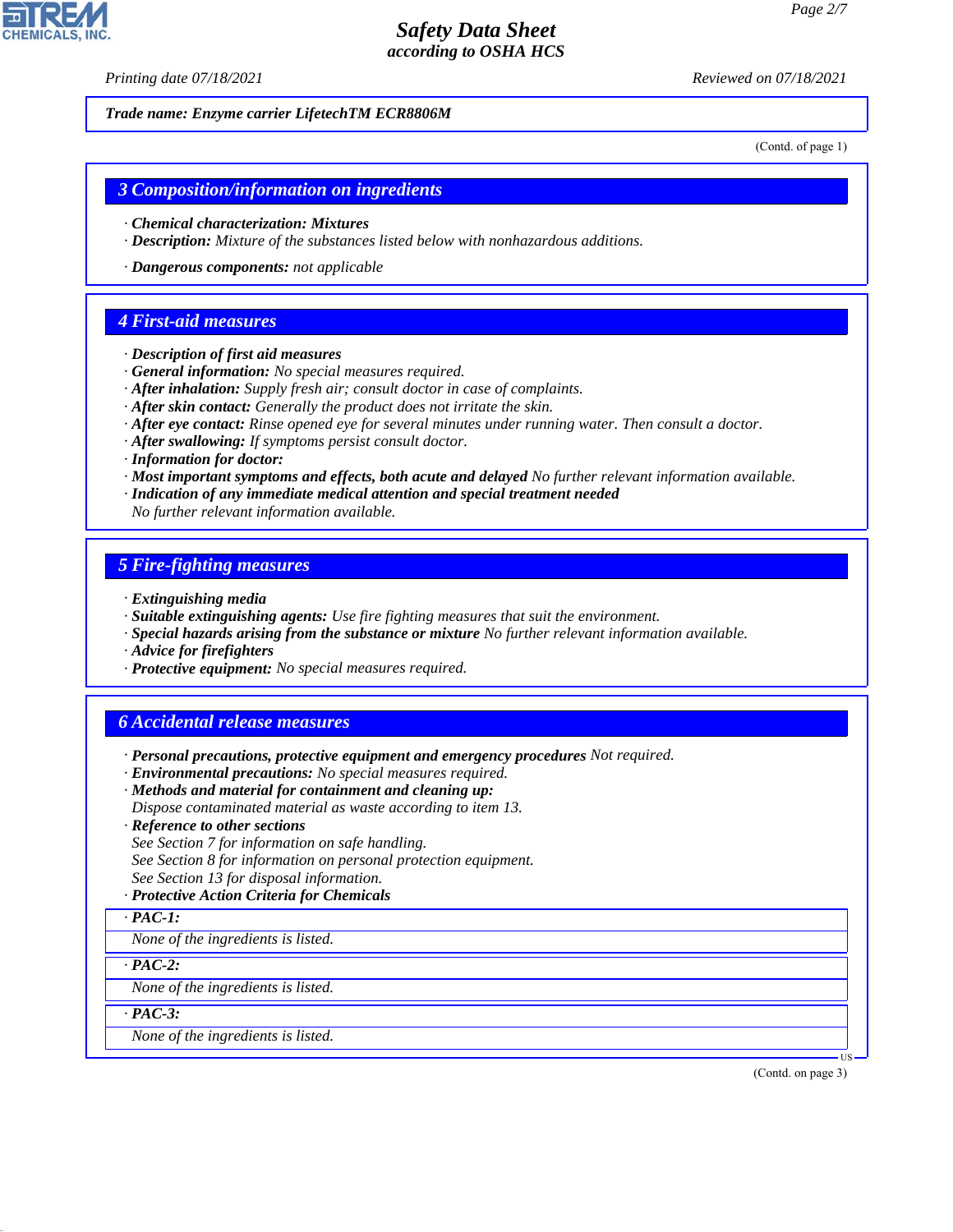*Printing date 07/18/2021 Reviewed on 07/18/2021*

*Trade name: Enzyme carrier LifetechTM ECR8806M*

(Contd. of page 2)

### *7 Handling and storage*

- *· Handling:*
- *· Precautions for safe handling No special measures required.*
- *· Information about protection against explosions and fires: No special measures required.*
- *· Conditions for safe storage, including any incompatibilities*
- *· Storage: Keep cool.*
- *· Requirements to be met by storerooms and receptacles: No special requirements.*
- *· Information about storage in one common storage facility: Not required.*
- *· Further information about storage conditions: None.*
- *· Recommended storage temperature: Store at temperatures not exceeding 4 °C. Keep cool.*
- *· Specific end use(s) No further relevant information available.*

### *8 Exposure controls/personal protection*

*· Additional information about design of technical systems: No further data; see item 7.*

- *· Control parameters*
- *· Components with limit values that require monitoring at the workplace:*

*The product does not contain any relevant quantities of materials with critical values that have to be monitored at the workplace.*

- *· Additional information: The lists that were valid during the creation were used as basis.*
- *· Exposure controls*
- *· Personal protective equipment:*
- *· General protective and hygienic measures:*
- *The usual precautionary measures for handling chemicals should be followed.*
- *· Breathing equipment: Not required.*
- *· Protection of hands:*



44.1.1

\_S*Protective gloves*

*The glove material has to be impermeable and resistant to the product/ the substance/ the preparation. Due to missing tests no recommendation to the glove material can be given for the product/ the preparation/ the chemical mixture.*

*Selection of the glove material on consideration of the penetration times, rates of diffusion and the degradation · Material of gloves*

*The selection of the suitable gloves does not only depend on the material, but also on further marks of quality and varies from manufacturer to manufacturer. As the product is a preparation of several substances, the resistance of the glove material can not be calculated in advance and has therefore to be checked prior to the application. · Penetration time of glove material*

*The exact break through time has to be found out by the manufacturer of the protective gloves and has to be observed.*

*· Eye protection: Safety glasses*

(Contd. on page 4)

US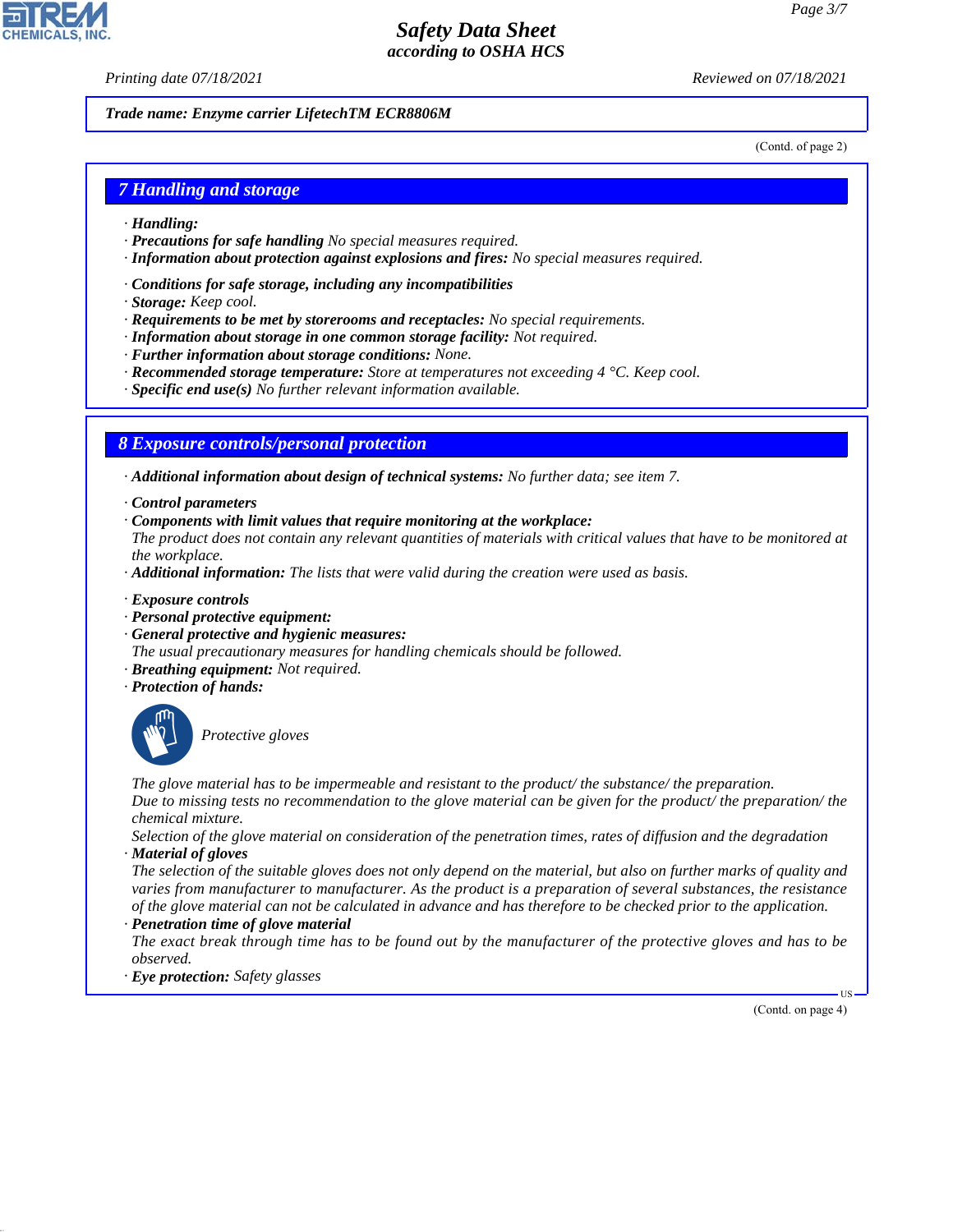P

**CHEMICALS, INC.** 

*Printing date 07/18/2021 Reviewed on 07/18/2021*

*Trade name: Enzyme carrier LifetechTM ECR8806M*

(Contd. of page 3)

| <b>9 Physical and chemical properties</b>                  |                                               |  |  |
|------------------------------------------------------------|-----------------------------------------------|--|--|
| · Information on basic physical and chemical properties    |                                               |  |  |
| · General Information                                      |                                               |  |  |
| $\cdot$ Appearance:                                        |                                               |  |  |
| Form:                                                      | Pellets                                       |  |  |
| Color:                                                     | Whitish                                       |  |  |
| $\cdot$ Odor:                                              | Characteristic                                |  |  |
| Odor threshold:                                            | Not determined.                               |  |  |
| $\cdot$ pH-value:                                          | Not applicable.                               |  |  |
| Change in condition                                        |                                               |  |  |
| <b>Melting point/Melting range:</b>                        | Undetermined.                                 |  |  |
| <b>Boiling point/Boiling range:</b>                        | Undetermined.                                 |  |  |
| · Flash point:                                             | Not applicable.                               |  |  |
| · Flammability (solid, gaseous):                           | Product is not flammable                      |  |  |
| · Ignition temperature:                                    |                                               |  |  |
| <b>Decomposition temperature:</b>                          | Not determined.                               |  |  |
| $\cdot$ Auto igniting:                                     | Product is not selfigniting.                  |  |  |
| · Danger of explosion:                                     | Product does not present an explosion hazard. |  |  |
| · Explosion limits:                                        |                                               |  |  |
| Lower:                                                     | Not determined.                               |  |  |
| <b>Upper:</b>                                              | Not determined.                               |  |  |
| · Vapor pressure:                                          | Not applicable.                               |  |  |
| $\cdot$ Density:                                           | Not determined.                               |  |  |
| · Relative density                                         | Not determined.                               |  |  |
| · Vapor density                                            | Not applicable.                               |  |  |
| $\cdot$ Evaporation rate                                   | Not applicable.                               |  |  |
| · Solubility in / Miscibility with                         |                                               |  |  |
| Water:                                                     | Insoluble.                                    |  |  |
| · Partition coefficient (n-octanol/water): Not determined. |                                               |  |  |
| · Viscosity:                                               |                                               |  |  |
| Dynamic:                                                   | Not applicable.                               |  |  |
| Kinematic:                                                 | Not applicable.                               |  |  |
| · Solvent content:                                         |                                               |  |  |
| Organic solvents:                                          | $0.0\%$                                       |  |  |
| <b>VOC</b> content:                                        | 0.0 g/l / 0.00 lb/gl                          |  |  |
| $\cdot$ Other information                                  | No further relevant information available.    |  |  |

# *10 Stability and reactivity*

*· Reactivity No further relevant information available.*

*· Chemical stability*

44.1.1

*· Thermal decomposition / conditions to be avoided: No decomposition if used according to specifications.*

- *· Possibility of hazardous reactions No dangerous reactions known.*
- *· Conditions to avoid No further relevant information available.*

(Contd. on page 5)

US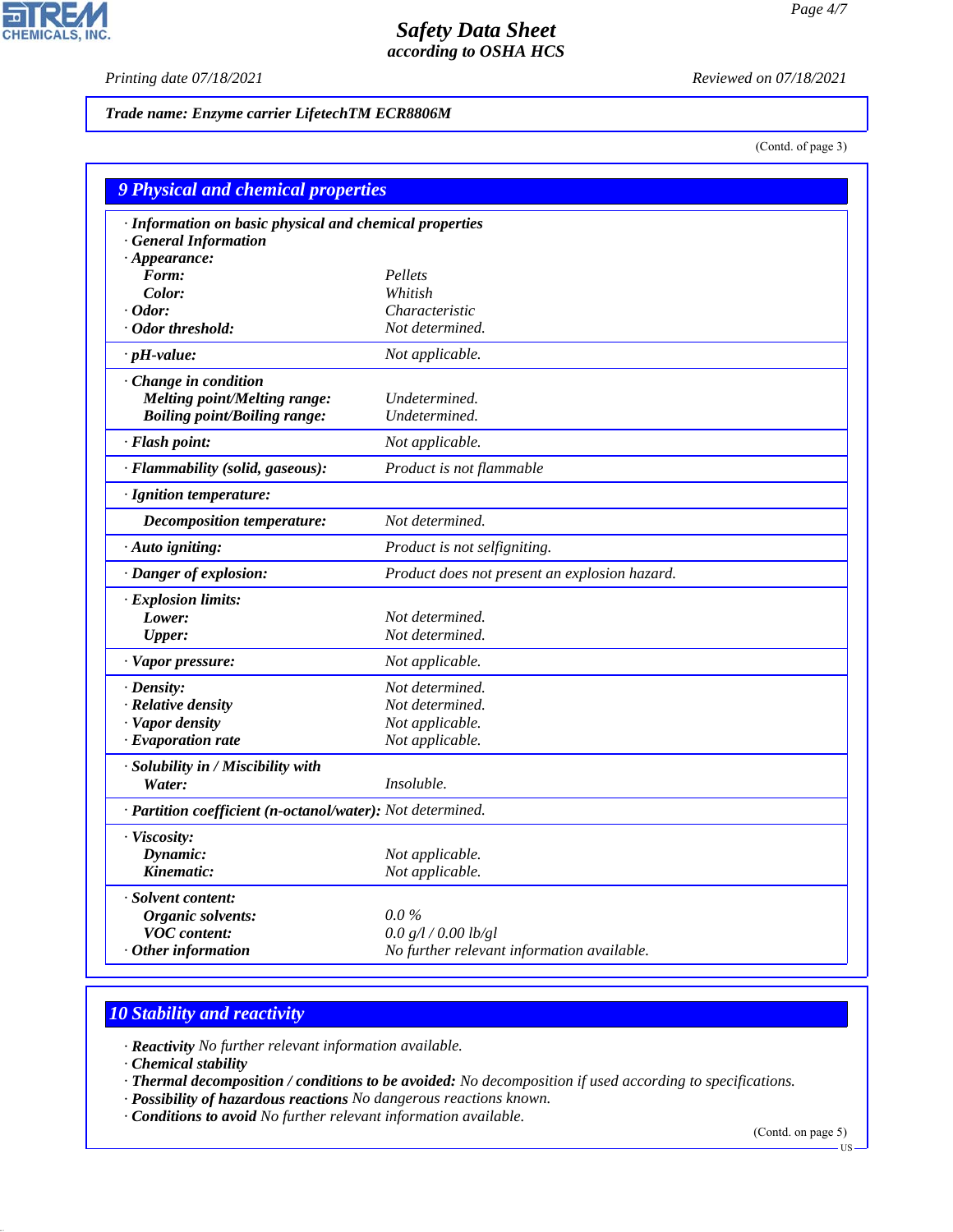*Printing date 07/18/2021 Reviewed on 07/18/2021*

*Trade name: Enzyme carrier LifetechTM ECR8806M*

- *· Incompatible materials: No further relevant information available.*
- *· Hazardous decomposition products: No dangerous decomposition products known.*

### *11 Toxicological information*

- *· Information on toxicological effects*
- *· Acute toxicity:*
- *· Primary irritant effect:*
- *· on the skin: No irritant effect.*
- *· on the eye: No irritating effect.*
- *· Sensitization: No sensitizing effects known.*
- *· Additional toxicological information:*
- *The product is not subject to classification according to internally approved calculation methods for preparations:*

*When used and handled according to specifications, the product does not have any harmful effects according to our experience and the information provided to us.*

#### *· Carcinogenic categories*

*· IARC (International Agency for Research on Cancer)*

*None of the ingredients is listed.*

#### *· NTP (National Toxicology Program)*

*None of the ingredients is listed.*

#### *· OSHA-Ca (Occupational Safety & Health Administration)*

*None of the ingredients is listed.*

# *12 Ecological information*

### *· Toxicity*

- *· Aquatic toxicity: No further relevant information available.*
- *· Persistence and degradability No further relevant information available.*
- *· Behavior in environmental systems:*
- *· Bioaccumulative potential No further relevant information available.*
- *· Mobility in soil No further relevant information available.*
- *· Additional ecological information:*
- *· General notes: Not known to be hazardous to water.*
- *· Results of PBT and vPvB assessment*
- *· PBT: Not applicable.*
- *· vPvB: Not applicable.*
- *· Other adverse effects No further relevant information available.*

# *13 Disposal considerations*

- *· Waste treatment methods*
- *· Recommendation: Disposal must be made according to official regulations.*
- *· Uncleaned packagings:*

44.1.1

*· Recommendation: Disposal must be made according to official regulations.*

(Contd. on page 6)

US



(Contd. of page 4)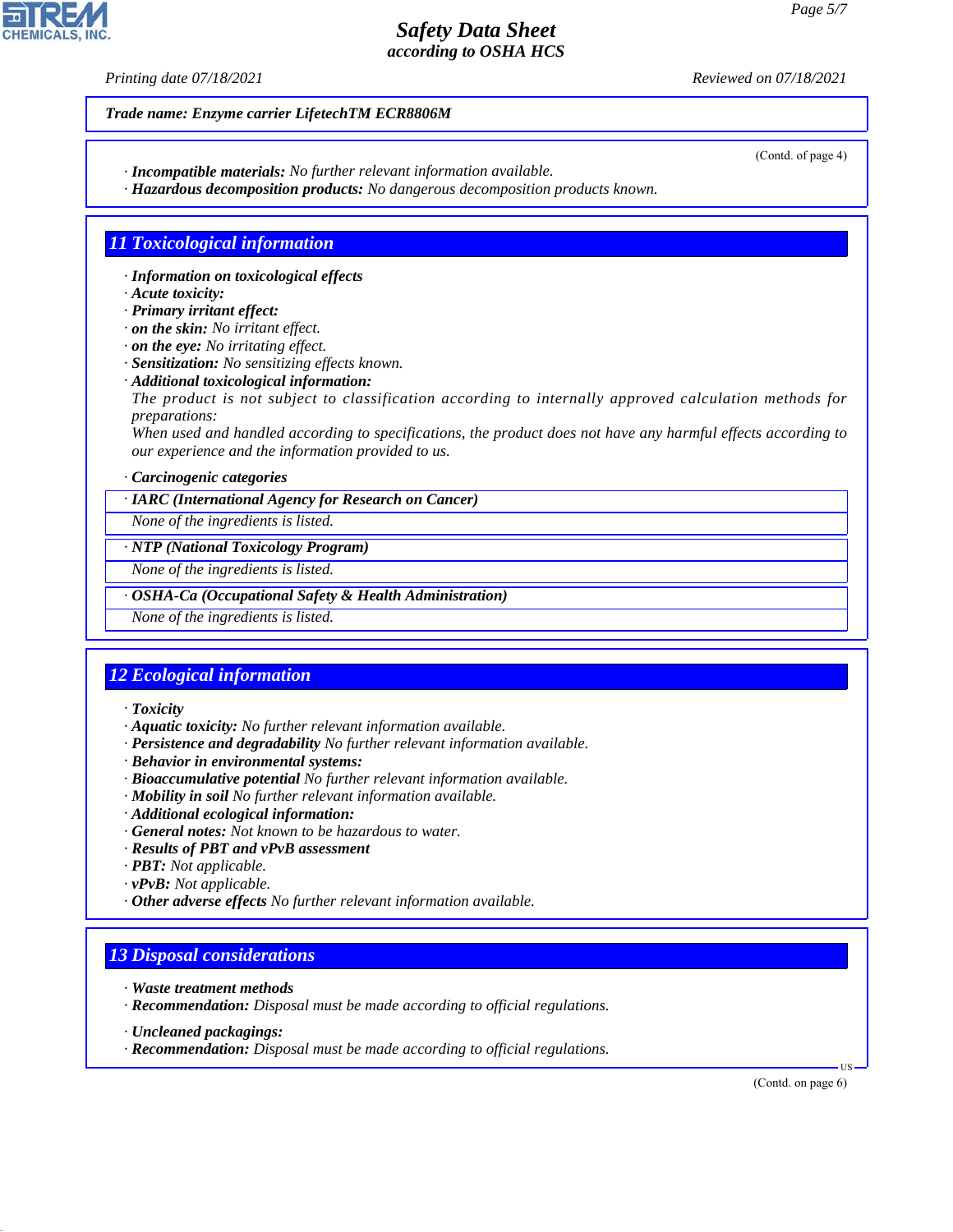$\mathbf{L}$ 

**CHEMICALS, INC.** 

*Printing date 07/18/2021 Reviewed on 07/18/2021*

#### *Trade name: Enzyme carrier LifetechTM ECR8806M*

(Contd. of page 5)

| <b>14 Transport information</b>                                                     |                 |
|-------------------------------------------------------------------------------------|-----------------|
| $\cdot$ UN-Number<br>· DOT, ADN, IMDG, IATA                                         | not regulated   |
| $\cdot$ UN proper shipping name<br>· DOT, ADN, IMDG, IATA                           | not regulated   |
| $\cdot$ Transport hazard class(es)                                                  |                 |
| · DOT, ADN, IMDG, IATA<br>$\cdot Class$                                             | not regulated   |
| · Packing group<br>· DOT, IMDG, IATA                                                | not regulated   |
| · Environmental hazards:                                                            | Not applicable. |
| Special precautions for user                                                        | Not applicable. |
| · Transport in bulk according to Annex II of<br><b>MARPOL73/78 and the IBC Code</b> | Not applicable. |
| · UN "Model Regulation":                                                            | not regulated   |

### *15 Regulatory information*

*· Safety, health and environmental regulations/legislation specific for the substance or mixture · Sara*

*· Section 355 (extremely hazardous substances):*

*None of the ingredients is listed.*

*· Section 313 (Specific toxic chemical listings):*

*None of the ingredients is listed.*

*· TSCA (Toxic Substances Control Act):*

*None of the ingredients is listed.*

*· Proposition 65*

*· Chemicals known to cause cancer:*

*None of the ingredients is listed.*

*· Chemicals known to cause reproductive toxicity for females:*

*None of the ingredients is listed.*

*· Chemicals known to cause reproductive toxicity for males:*

*None of the ingredients is listed.*

*· Chemicals known to cause developmental toxicity:*

*None of the ingredients is listed.*

*· Carcinogenic categories*

*· EPA (Environmental Protection Agency)*

*None of the ingredients is listed.*

*· TLV (Threshold Limit Value established by ACGIH)*

*None of the ingredients is listed.*

*· NIOSH-Ca (National Institute for Occupational Safety and Health)*

*None of the ingredients is listed.*

44.1.1

(Contd. on page 7)

US